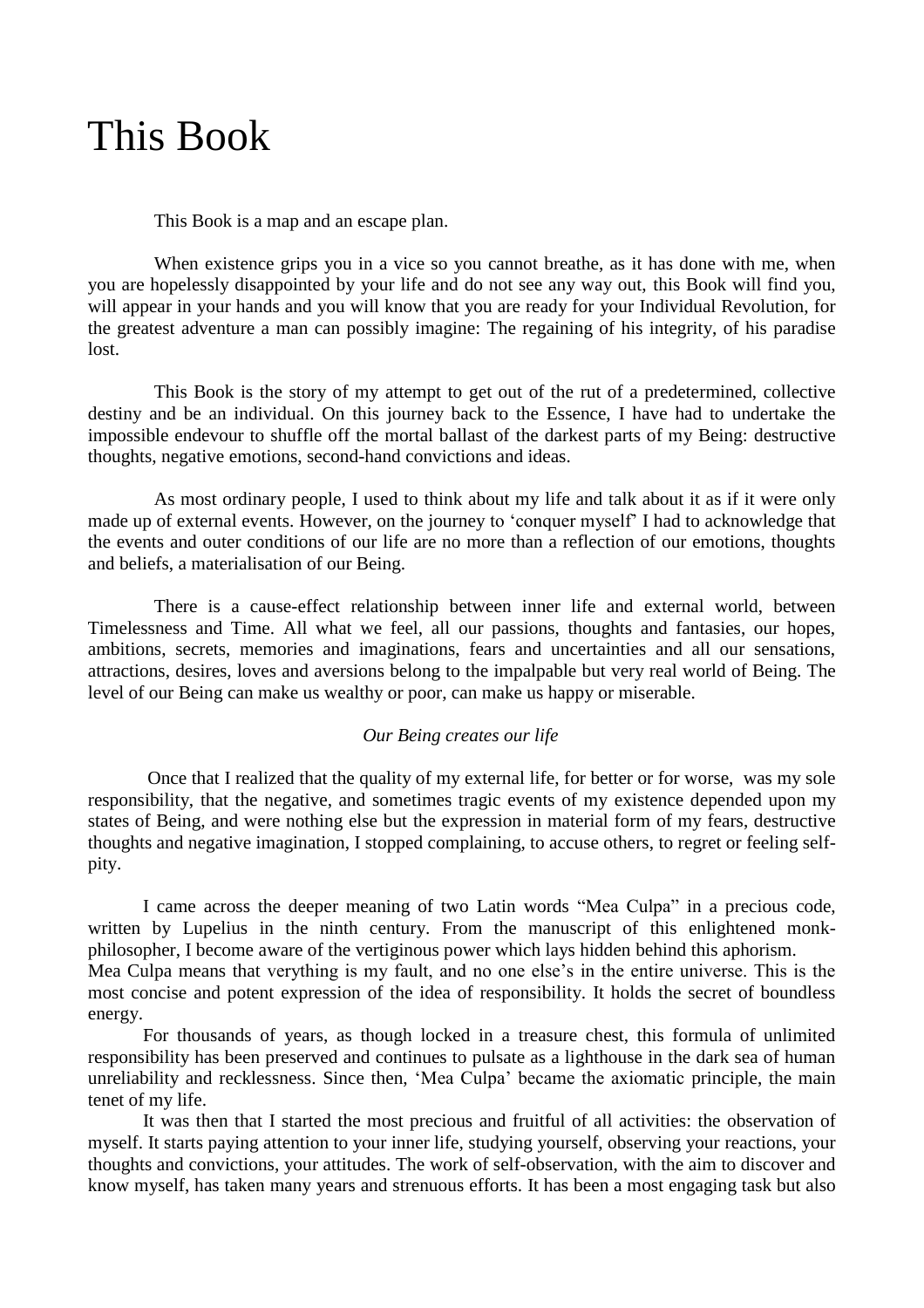the most rewarding part of my search. It has given me the progressive capacity to take control of my existence and set the direction of my destiny.

## *Self-observation is self-correction.*

The general frame of all my work and the real gateway to any understanding has been the acceptance in my new set of beliefs of another universal principle: *Visibilia ex Invisibilibus.* All that we see and touch, all that which is visible, the reality in all its variety is born from the invisible. This principle led me to be aware that we are surrounded by invisibility, that we live in a world which has its source in the impalpable solidity of dreams.

## *The dream is the most real thing that exists*

Beyond the powerhouses of industry and skyscrapers of finance; behind all that you see and touch, behind all that is useful, beautiful, and true among man's conquests; at the origin of every great institution and scientific achievement, there is always one man's dream, an individual's vision.

At first, the philosophy that I learned from Lupelius' manuscript, The School for Gods which has given the title to this Book - appeared to me to be a transgression of the natural laws that govern all of Humanity; yet the direction that it indicates is the peak of man's intelligence and his possible evolution. It is both frightful and wonderful, difficult and joyful, but as necessary as the journey of the salmon returning upstream against the current.

The book is also the story of my encounter with an extraordinary Being, who I named The Dreamer. At the end of my apprentiship He gave me the most incredible task: to create a planetary 'School', a University without frontiers. With His help I founded it in London basing it on the great laws, the ideas and principles that I learned through hard work on myself. The mission of this new university was meant to be at the service of the individual, bring together the future dreamers from around the world and prepare them to be visionary individuals, the pragmatic utopians that the world needs.

But after many years I had to conclude that I was going astray from my Dream, that the School that I had envisioned could not have walls, could not be made of campuses, classrooms, or libraries, as in any traditional one; above all it could not be bound by textbooks and frozen academic programs, which are more or less the same, in every part of the world. Certainly, it could not depend on a watchful, many-eyed academic authority - worshiping the status quo. In my vision it had to sink its roots into the classical age, into the dream of Plato and Plutarco, and be inspired by the Renaissance era, in its search for beauty, creativity and excellence.

I put my heart in it and I conceived this educational project in the form of a laboratory, an academic research program with the visionary intent to be a forge of men and women of integrity miraculous people inspired by the ideas and tenets of the School for Gods.

Hence, on December 2nd, 2010, I left my position as Rector of ESE, stepped down as Vice President of the Foundation in New York, and reduced any other commitment in order to create a most advanced leadership Program: Future Leaders for the World, to teach to specially selected students a sense of greatness, unlimited love for freedom, and an incorruptible integrity, as the central quality of leadership and the most important achievement of Man's life. They are the leaders for the future, the most strategic resource for the economic growth and human development of all nations. Without them no progress is possible.